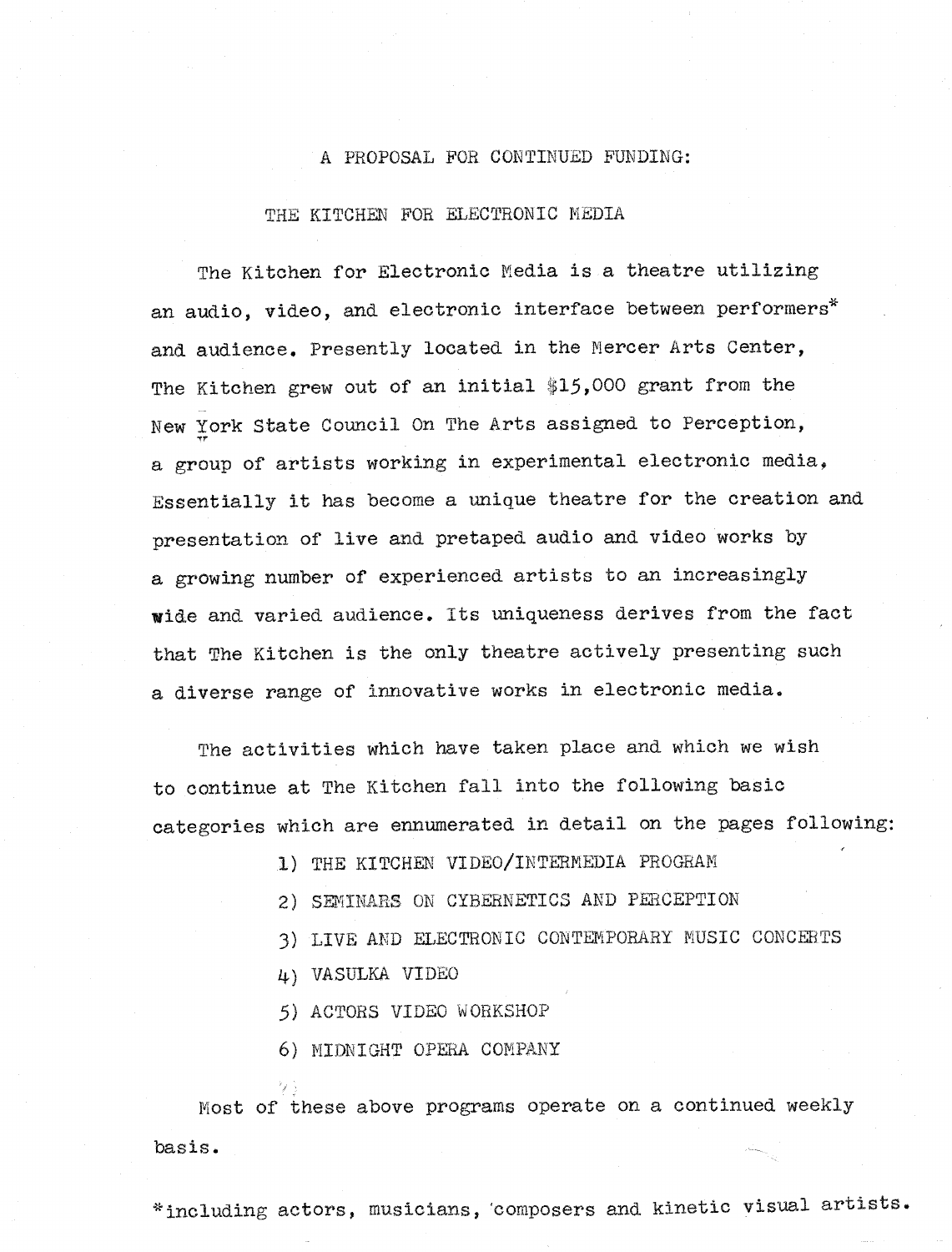Director: Shridhar Bapat

The Video/Intermedia Program will function according to three basic approaches:

- 1) The Kitchen will continue in its role as the only regularly functioning media theatre on the East Coast. This will involve weekly presentations of live and/or taped works in video and video related intermedia by guest artists both established and developing. The nature and content of the presentations will be completely flexible and draw upon the unique intermedia and space resources of the Kitchen. Priority will be given to presenting the broadest possible range from the purely documentary taped half-inch video to live interactive video environments. Thus far Intermedia Events have involved videotape makers with contemporyelectronic musicians, dancers, singers, poets, light<br>electronic musicians, dancers, singers, poets, light artists. In terms of pure video, plans include a large<br>artists. In factivel during May and lune of this year scale video festival during May and June of this year representing the work of over thirty abstract video artists .
- 2) Over the course of the year, there will be live video events involving experimettal extension of the possibilities of live (performed) as well as taped half-inch video . These will combine all the techniques of electronic image manipulation with new concepts in such areas as laser-video interface, biofeedback; and interactive information environments which utilize, in synthesis, elements of human feedback, mutually generated sound and video, modulated laser works, together with non-abstract information .
- 3) Under the direction of Dimitri Devyatkin, the Kitchen will continue to present its vital Wednesday evening open screenings. The latter serve an essential role in the continued development of half-inch video as an alternate medium by providing the only existing guaranteed outlet for any and every tape made. These performances are open to every artist on a first come, first show basis. They provide a permanent information flow within the community of media artists as well as linking the artist to his audience.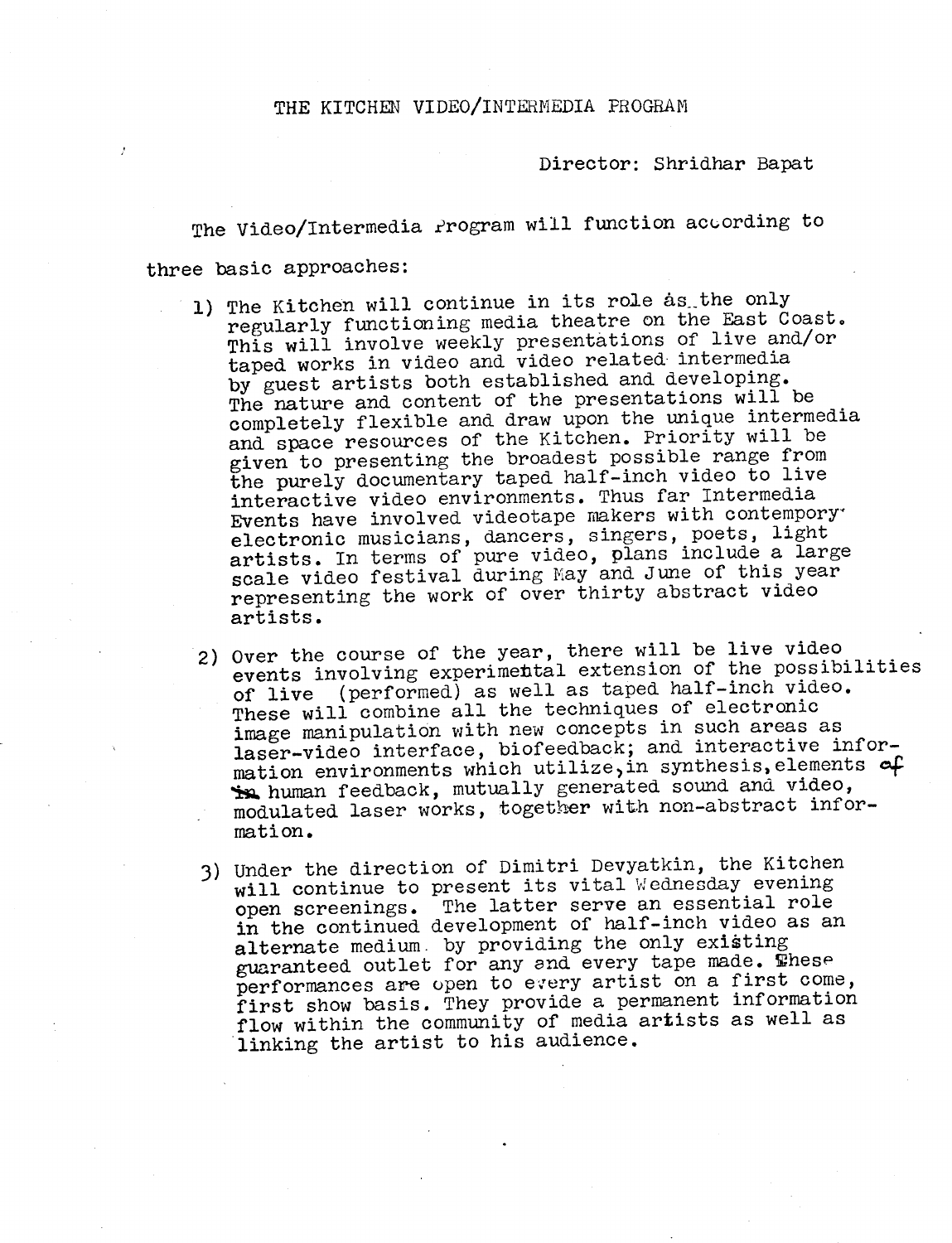#### SEMINARS ON CYBERNETICS AND PERCEPTION

Director: Dimitri Devyatkin

This series concerning the cybernetics of auditory and visual perception began in March of this year . It has as its goal to establish an on-going systematic exchange between media artists and scientists working in the fields of perception. The participants consist of a mix ranging from musicians, filmmakers, and video artists on the one hand to cyberneticis neurologists, and architects on the other. A partial listing of people involved in this series includes:

> Maxwell Matthews, musician Laboratories . Lillian Schwartz, computer graphics, Bell Laboratories. Jud Yalkut, filmmaker. Nam June Paik, video artist.

Members of The Dance Theatre Workshop, NYC.: Art Bauman Wendy Summit John Moore

lphonse Schilling, artist involved in 3 dimensional studies and motion .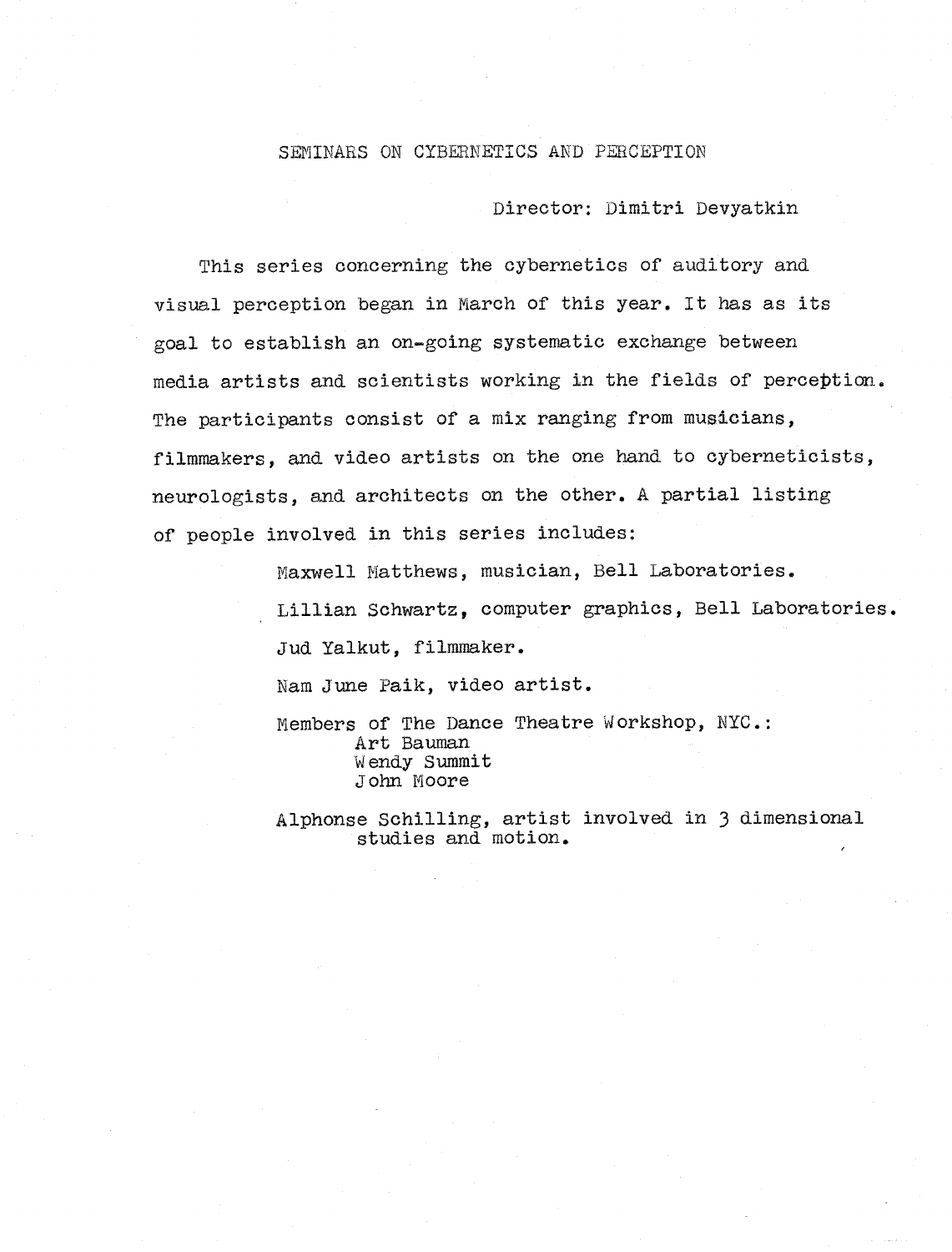#### PROPOSAL :

### A SERIES OF ELECTRONIC MUSIC CONCERTS

For the past few months, The Kitchen for Electronic Media has been presenting <sup>a</sup> Monday evening concert series consisting primarily of electronic music. These concerts are offered to the public at no charge and have been attended by an average of one hundred persons per performance .

Both unknovm and known composers have presented their works through The Kitchen. Those whose pieces have already been performed include: Rhys Chatham, Dmitri Devyatkin, Emmanuel Ghent, Jesse Miller, Laurie Spiegel, Woody and Steina Vasulka, Lamonte Young and Marian Zazeela . A list of those who are scheduled to perform is appended .

It Is important for an artist to have a means of communicating his work to an audience. The chief benefit is feedback; that is, to ascertain how much of the intended effect is actually being communicated .

The Monday evening concert series provides public access to, and exposure of, musical pieces and styles of composition which, until now, have not enjoyed wide circulation. Most of the pieces performed have been electronic in nature, ranginyfrom relatively simple interfacing of acoustic instruments (e.g., violin) with sound synthesizers to more sophisticated hardware such as feedbac : networks, specialized synthesizers, and Markov type stepping systems .

The Kitchen provides a working and performing space for these composers. They have full control over duration, lighting, and the use of space for performance. Furthermore, the video facilites of The Kitchen are available to any artist who wishes to incorporate them in his compositions. Technicians are supplied to facilitate operation of this equipment .

We at The Kitchen have tried to demonstrate that there is an audience for the type of material that we are presenting. It is important to recognize that the benefits that accrue to such a project do not consist soley of artistaudience gratification or the attendant cultural rewards. Other important aspects are the dissemination of the artistic technology and the fact that The Kitchen functions as a clearing house for artists working in electronic media.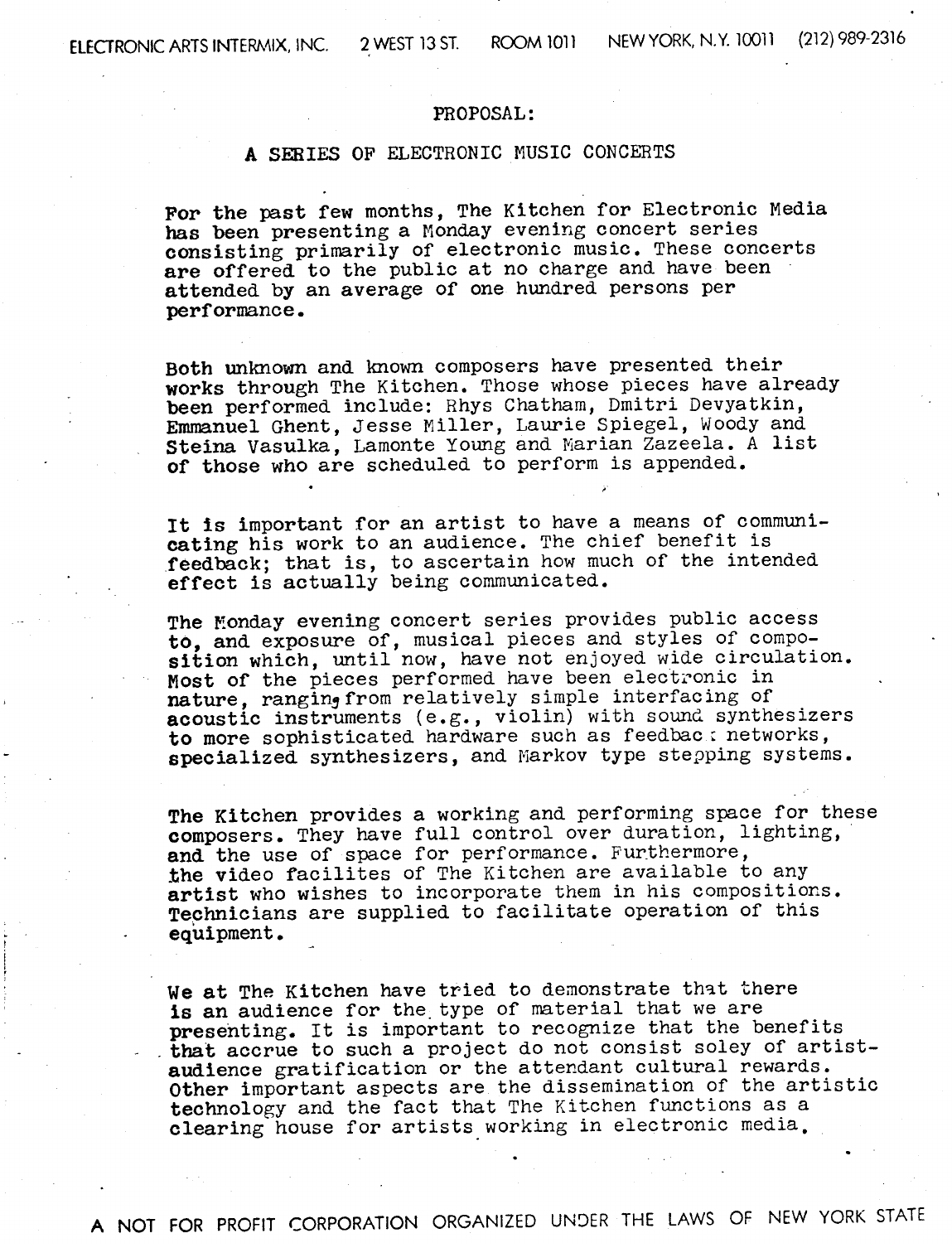## VASULKA VIDEO

## Directed by Woody and Steina Vasulka

The weekly programs presented by the Vasulkas will emphasize

three major approaches

# 1) LIVE VIDEO PERFORMANCES

As opposed to pre-recorded videotape presentations, live video performances involve the generation, synthesis, and processing of images during actual performance time. Frequently these visuals simultaneously generate a corresponding sound structure .

2)ELECTRONIC IMAGE COMPOSITION THROUGH VIDEO KEYING TECHNIQUE

A basic compositional method utilizing the effect of video keying to explore the internal order of multilayered electronic images .

## 3) EXPERIMENTS IN PERCEPTION

Rapid alternations of video color fields and bi-modal (left/right) coding of 3-dimensional information are two of the elements employed to challenge learned perceptional processes. Other techniques used in these investigations include the effect of image delays and the impact of rapid travelling video images.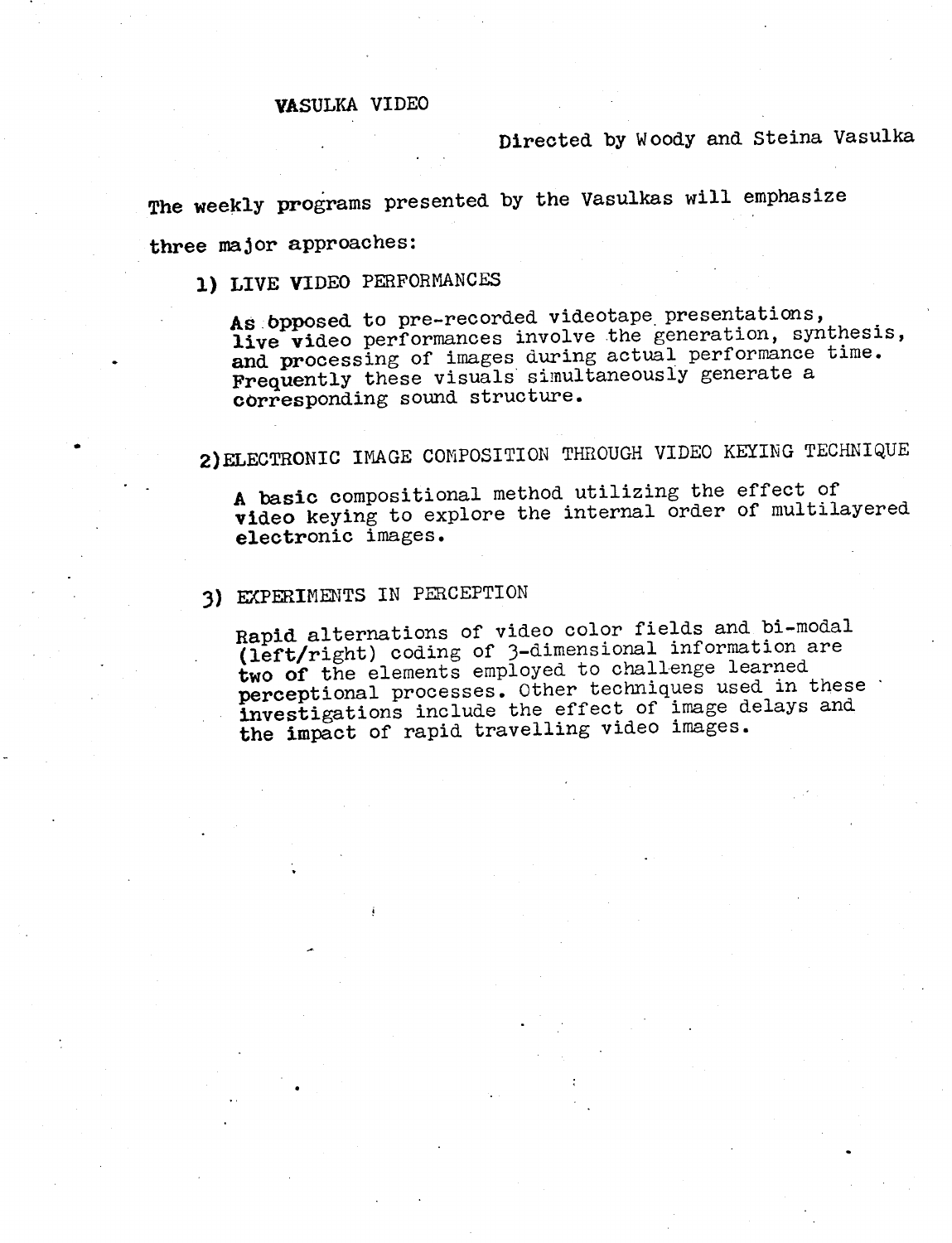#### ACTORS VIDEO WORKSHOP

Directed by Philip Perlman

The Actors Video Workshop (AVW) is an ongoing process of discovery emphasizing the interaction between theatre and modern media forms. Among various aspects of AVW are studies in time dimension in dramatic structures through video instant information storage and feedback systems as well as in depth analysis of the elements of the actor's craft. The basis of the AVW, consisting of intensive workshops geared towards theatre performances within live video environments, has already been established, and the initial exploratory phases have resulted in a number of video pieces including the following:

- 1) A Methodological Exploration of the Origin of Ritual using theatrical forms in a video environment.
- 2) An investigation of Retrogressed Time: A Wedding  $\pm$ n Reverse. Beginning with the tossing of the flowers, three actors perform the ritual in reverse ending at the entrance to the church.
- 3) His Last Tape. The life of a ficticious video artist illustrated through synthetic realism.

Participants in AVW include actors from the Stratford Connecticut Shakespeare Festival, The La Moma Troupe, and The Blue Dome Theatre among others.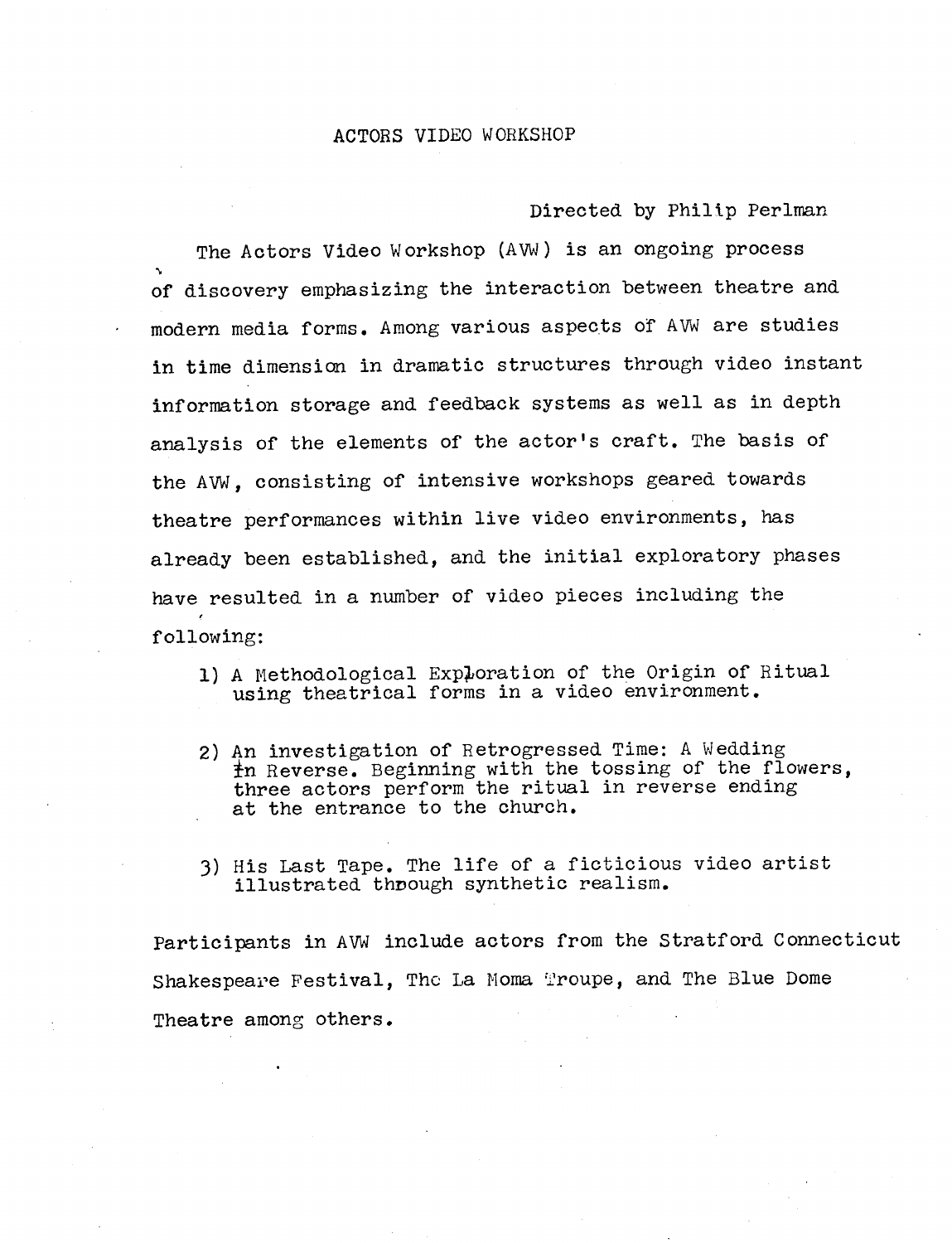#### The Midnight Opera Company

The Midnight Opera Company is directed by Cia Lozell and Michael Tschudin, and located at 240 Mercer Street. It has been developed in a space called The Kitchen, which has a floor area of 1200 square feet and a 16 foot high ceiling, equipt with lighting grid and a stereo sound system.

The Midnight Opera Company is currently engaged in the following project :

#### Project:

"The Cosmic Opera", an intermedia experience . The term "intermedia" signifies a combined use of different art forms. The format of the Opera will be briefly described .

#### Format

The art forms apparent are:

Dance, singing, music, acting and video art. The Opera is based on a libretto, which describes how the various forms will work together. The main characters are triple cast; being portrayed by an actor, singer, and dancer, simultaneously, as well as being portrayed on the video screen.

#### IEance

The style of dance ranges from classical, symbolic movement, to modern and jazz steps directly inspired by the music . We wish to afford a skilled choreographer who will bring with him his own company of dancers . About ten dancers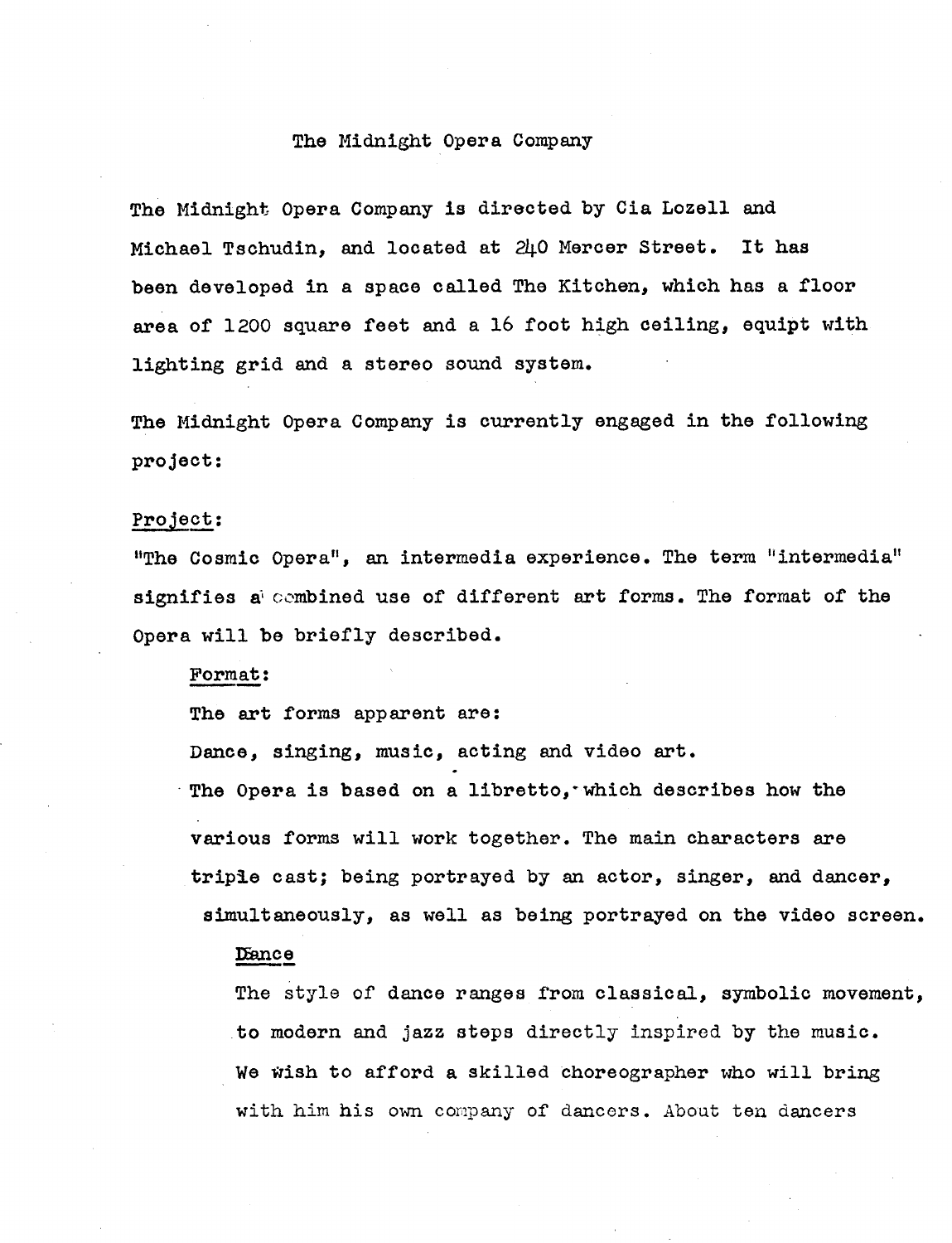would be an ideal size company for the space available . Sing

Using classically trained voices, the music trandscends specific melodies and explores pure tonality. Through the use of electronics, the human voice shall be at times pure, then gradually filtered and subtly re-processed and rechanneled .to become many voices in harmony, or a duet with itself. At least ten singers are needed to form a suitable chorus .

#### Acting

In the workshop situation from which the opera is born, each actor has a chanceto explore his own capacities through the use of various theater techniques and under the guidance of capable directors . The acting parts in the opera demand a spontaneity that each actor will be challanged to find within himself . And they call for an awareness of movement and, in many cases, mime. To this end the actors, with the dancers, will be choreographed rather than blocked, in the standard sense. There are twelve speaking parts, not counting video characters .

#### Music

The musical score ranges from purely accoustic, classical instrumentation to synthesized, pure sound, achieving a new meeting ground between the two musical extremes. Correspondingly, we make use of a divergent selection of musical instruments from the accoustic violin, contra bass, woodwinds, etc. to newly developed electronic instruments, such as the Putney Synthesizer, Musser Modulon vibraharp, and other audio devices .

- 2 -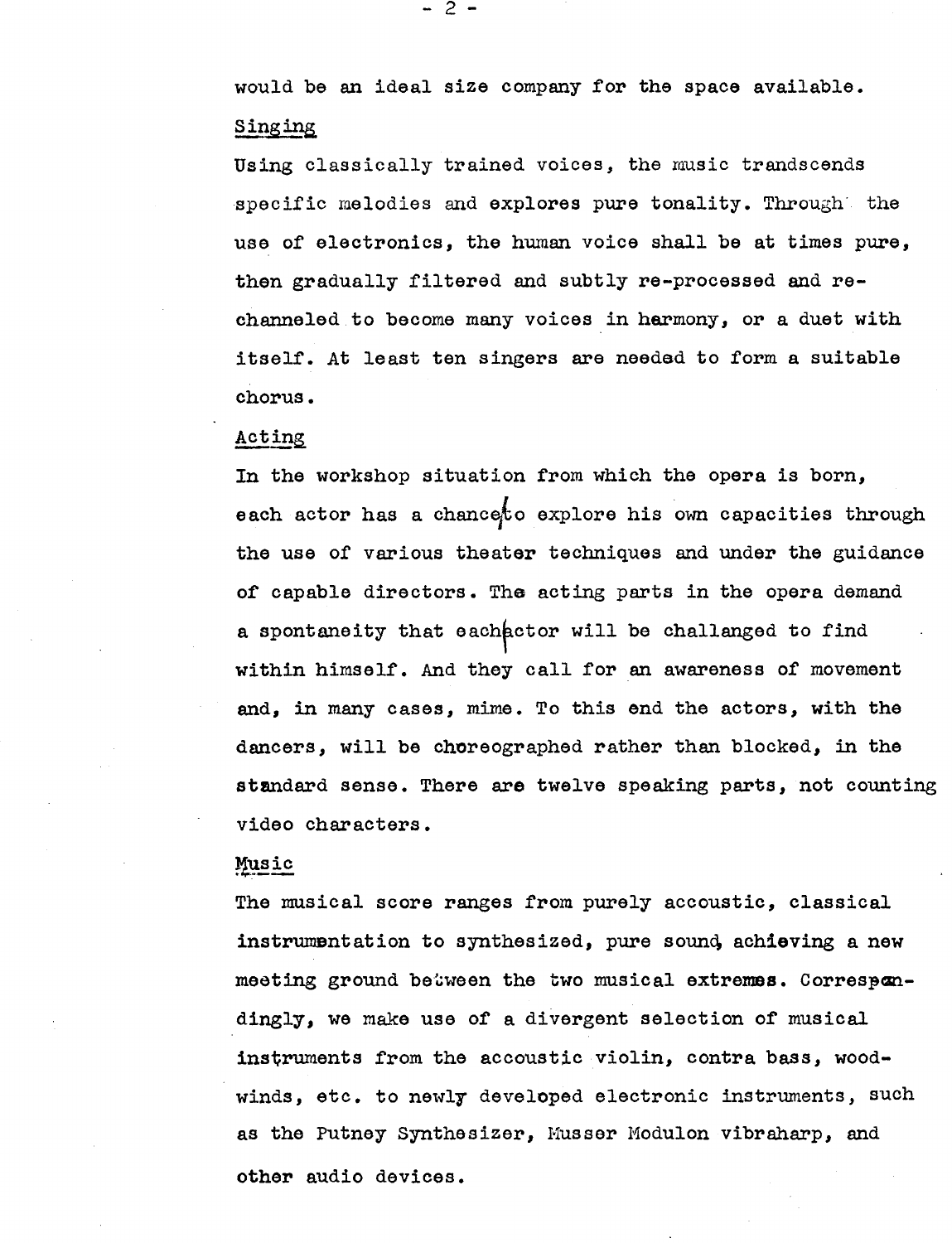### Video

Within the framework of the opera, video serves a threefold purpose :

1) As "moving seenery" and background for the sets, using, at different times, real, semi-abstract, and pure electronic images . This enables us to keep the stage free of scenery, allowing maximum space for dance.

2) For the presentation of "flash backs" . Video allows us the freedom to explore the past and present simultaneously while uniting them to expose a coherent pattern. Here, the video screen represents the character's mind, which the audience is permitted to view openly.

3) To create an added visual dimension, through taping what is occuring live from different angles and running the tape simultaneously with the action, or with a slight time delay. The effect is to creat a "living cubism" of movement with the dance and mime that takes place, utilizing all spacial directions.

In the workshop, moreover video serves as an unsurpased tool for actors and dancers to view themselves, developing objectivity and the ability to be self-annalytical.

#### Aims

1) To unite the aforementioned art forms in a single, dynamic and cohesive structure, seeking within the framework of the opera, to bring the arts closer together. An harmonic interaction of the separate forms is as equally important as any of the individual mediums . From this union is born a totally

3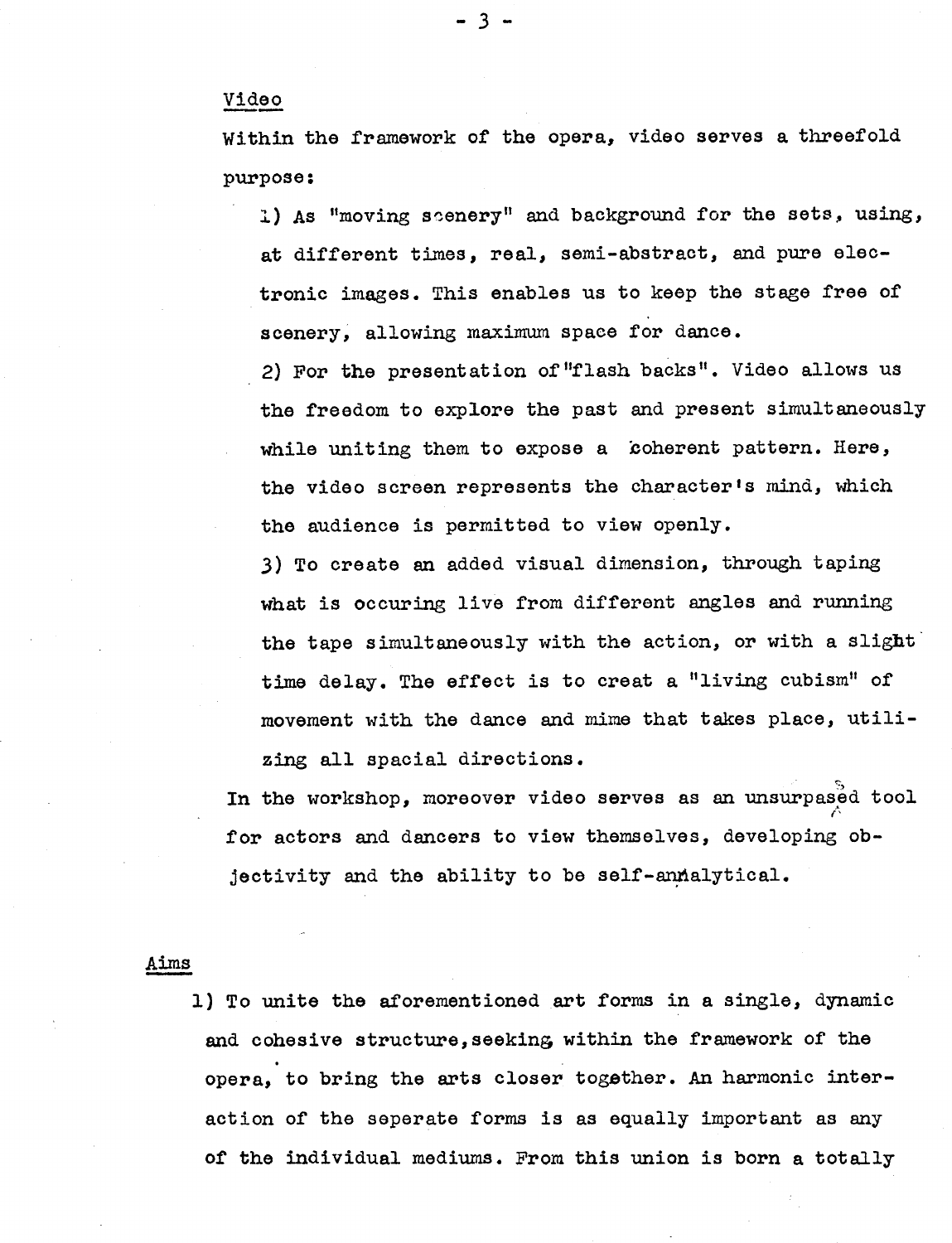new form of creative expression.

2) To bring new art forms, such as video images and electronically synthesized music, together within a classical format -- opera (one of the voldest multi-media experiences). In this way we can achieve a freedom that can grow only within a framework of dis\_ipline.

- 3) To give birth to a company of performers strong as a whole, and as individuals. The work will be geared to explore the potentials of each performer and to make use of those potentials . Individuality will be stressed, rather than conformity  $\mathbb{C}_U$  a teta pattern. To further this end we will work as a company under the counciling of competent teachers such as Woody and Steina Vasulka - video techniques, Omar Shapley - improvisation technique, Gene Frankle - acting, directing,and set design, Margo Sappington - dance, Roland Gagnon - vocal training .
	- 4) To remain potentially mobil . .It is our aim not to be tied to any particular locale, so that we can travel outside of New York to other less media conscious environments for the exchange of ideas and generation of further interest . 5) By means of a discertation prior to the actual performance,

we will acquaint the audience with the media we are using . The opera is an opportunity to introduce media, heretofore familiar to only a few, to a wider public.

- 4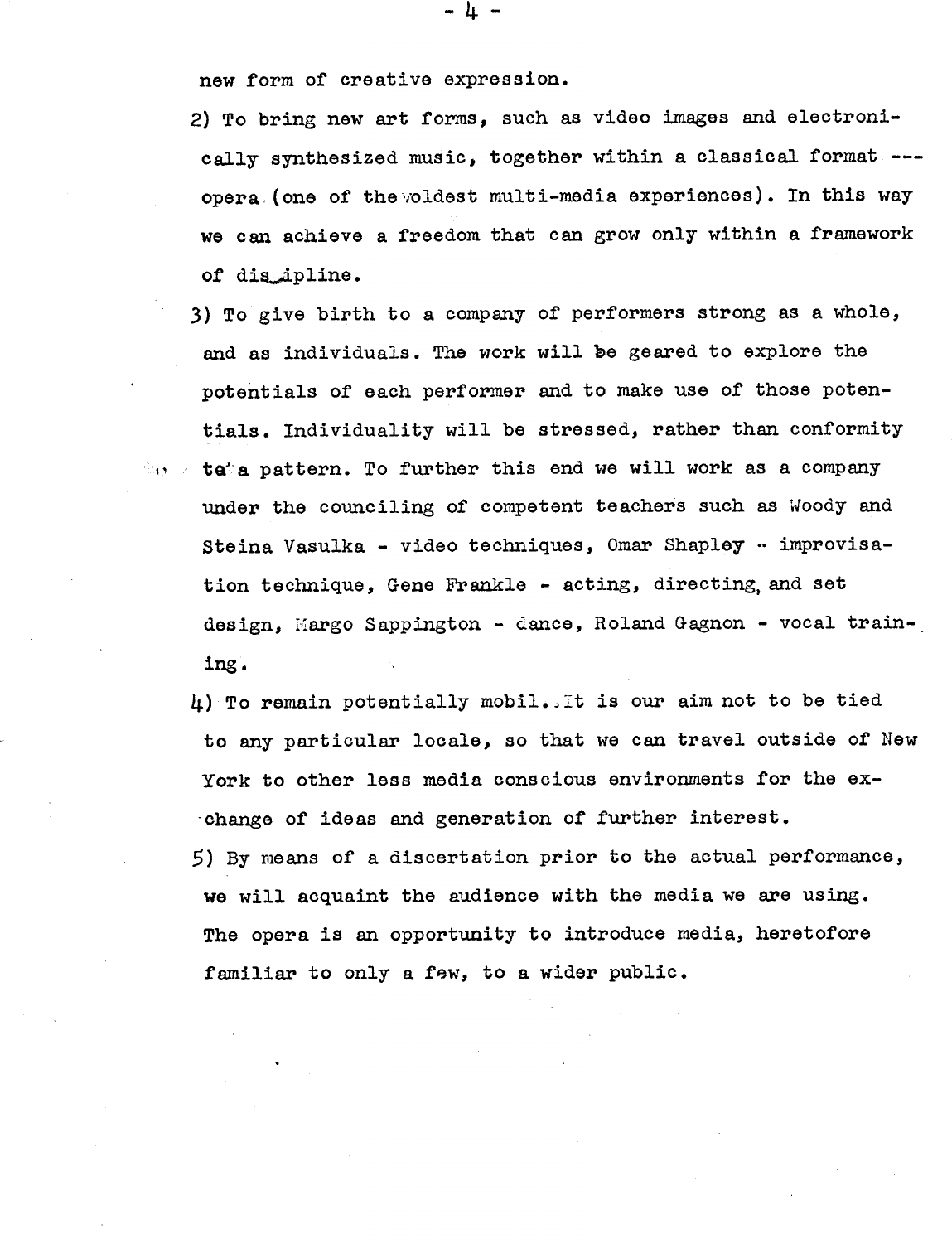#### Facilities on Hand

1) a working libretto, with guide lines for video and choreography .

 $5^-$ 

2) a full musical score; with musicians to perform the same.

3) tape cassettes of the music .

4) video tape of the experimental portions of the opera.

5) a 30 minute color film sequence of experimental portions of the opera.

6) 6 video monitors - (one color set)

7) 2 V.T.R. decks

'black and white video cameras .

9) rehearsal and performance workshop space .

10) instruments : Hammond electric organ with two speaker cabinents, Steinway grand piano, Musser electric vibraharp, violins, one sound system, percussion instruments, Putney Synthesizer, other audio accessories .